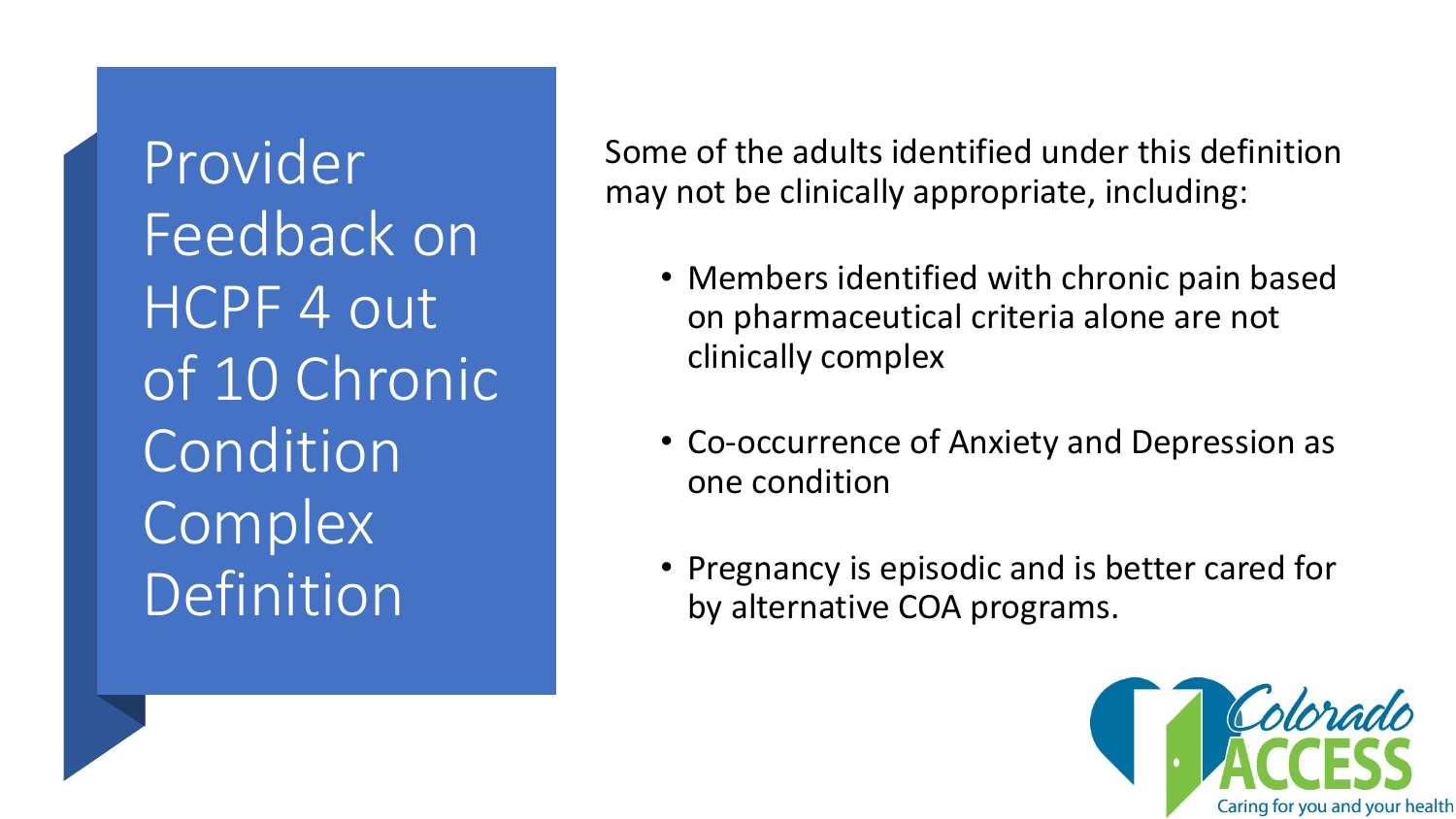Proposed Regional Adult Definition: ≥4 of 8 Chronic Conditions

| Hypertension                                                          |  |  |  |  |
|-----------------------------------------------------------------------|--|--|--|--|
| <b>Diabetes</b>                                                       |  |  |  |  |
| Heart Failure - refined to be CVD                                     |  |  |  |  |
| <b>COPD</b>                                                           |  |  |  |  |
| Asthma                                                                |  |  |  |  |
| Chronic Pain - CP Diagnosis only                                      |  |  |  |  |
| SUD – F code diagnosis captured in regional behavioral health benefit |  |  |  |  |
| <b>Anxiety or Depression</b>                                          |  |  |  |  |

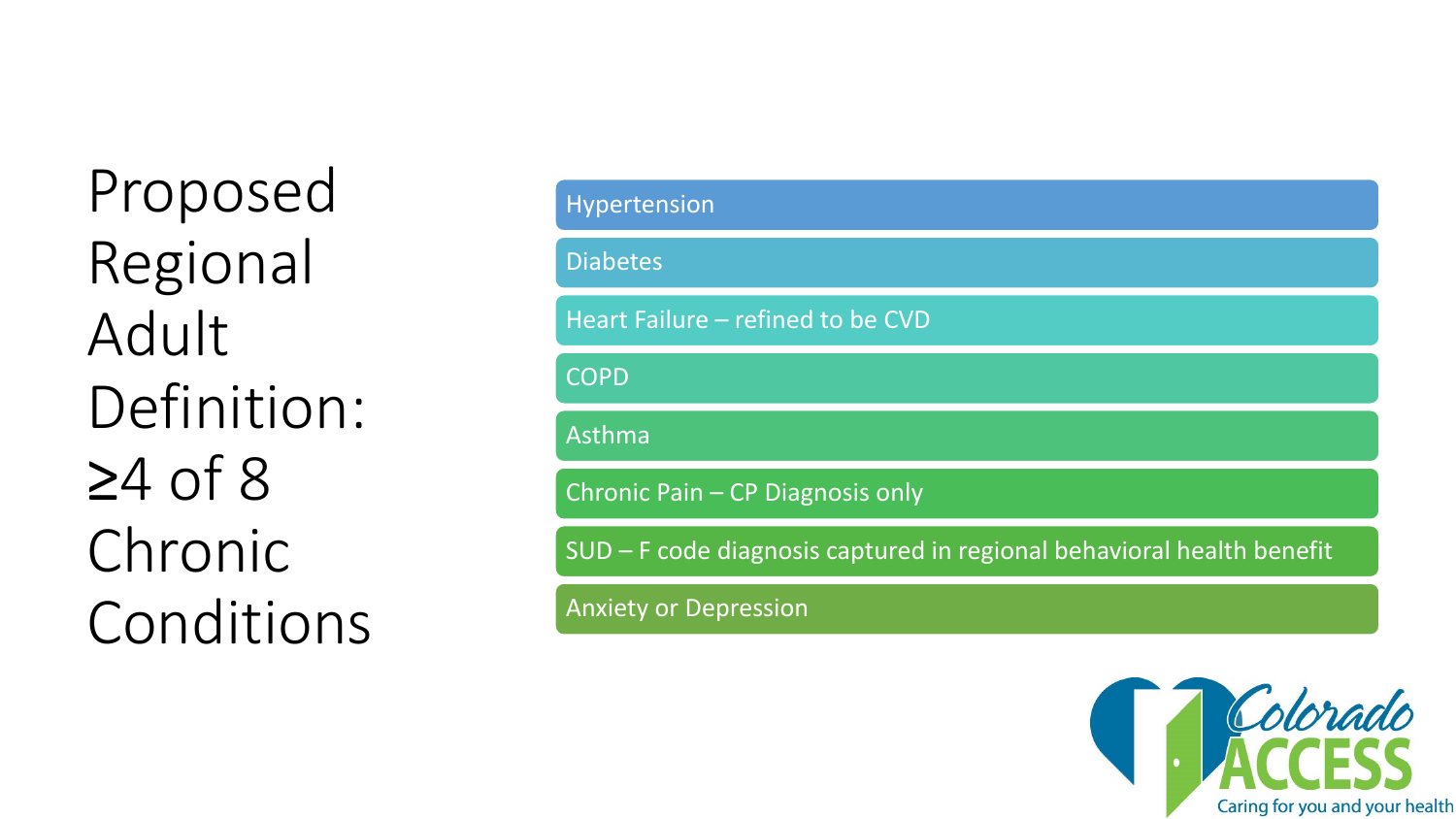Regional adult definition, conceptually rooted in HCPF's definition, narrows to a more impactable population for care coordination resources

## **Regional Definition (4/8 Chronic Conditions) as Subset of HCPF Default Definition (4/10 Chronic Conditions)**



Caring for you and your health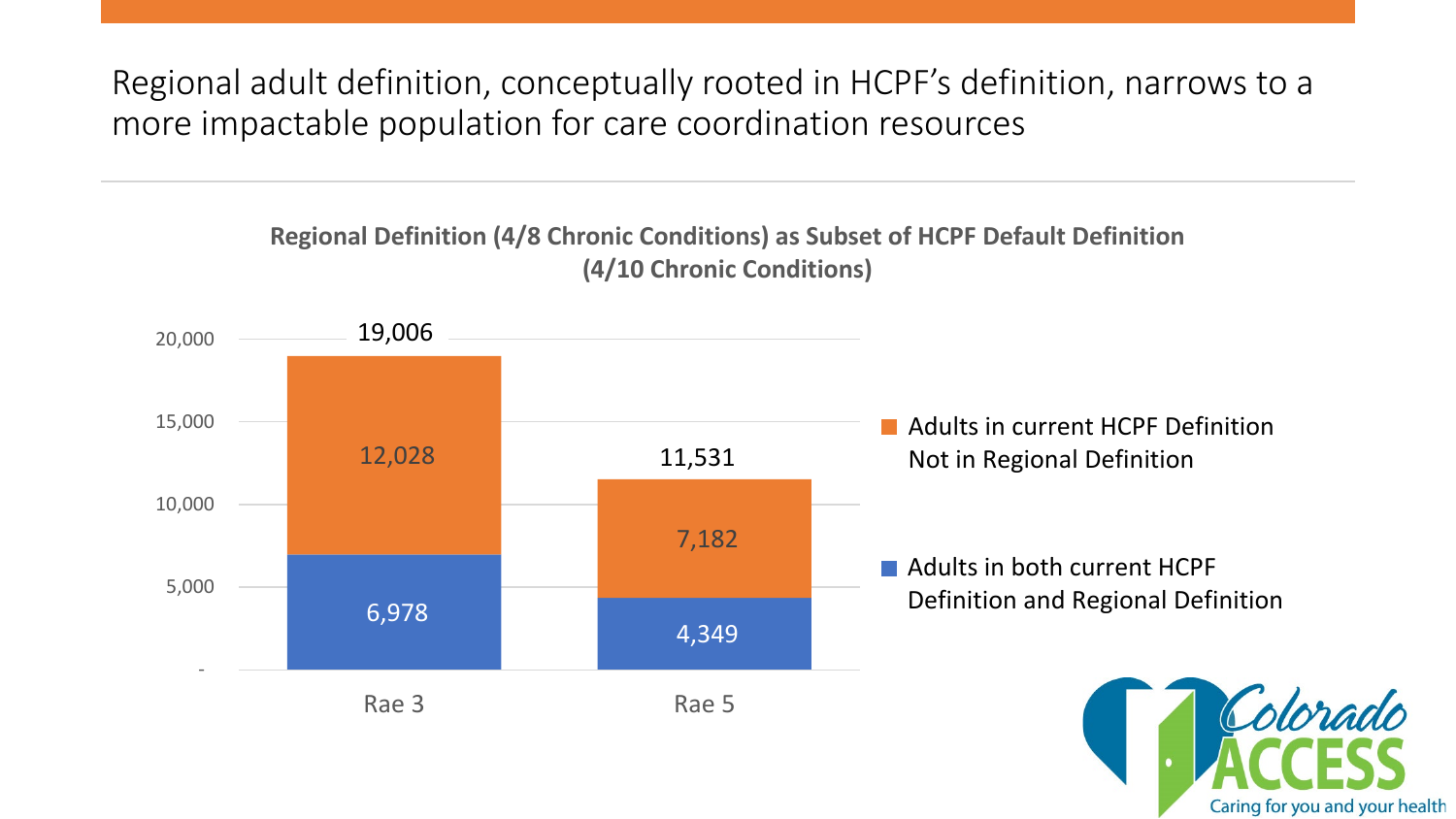Provider Feedback on \$25k Costbased **Complex** Definition

Many of the children identified under this definition may not have modifiable costs or health utilization behaviors because:

- Members are costly but stable (e.g. congenital condition) and are tucked into specialty care services
- Members have had an episodic high-cost event but are not otherwise complex

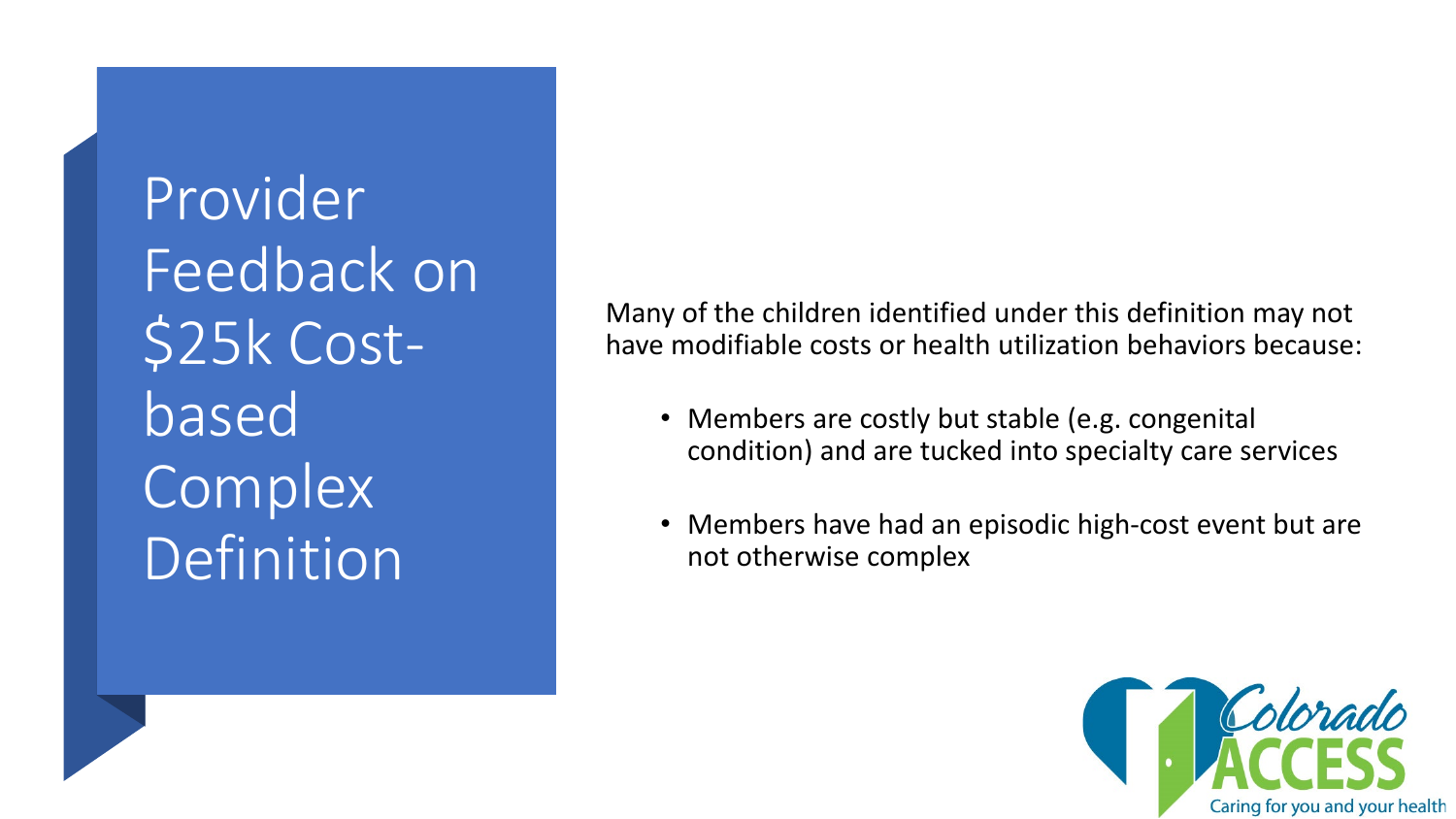

Provider Recommended Drivers of a Complex Patient Definition





Replacing a cost -based definition with a needs -based approach



Identity patients with escalating needs which could indicate future high costs



Incorporating social needs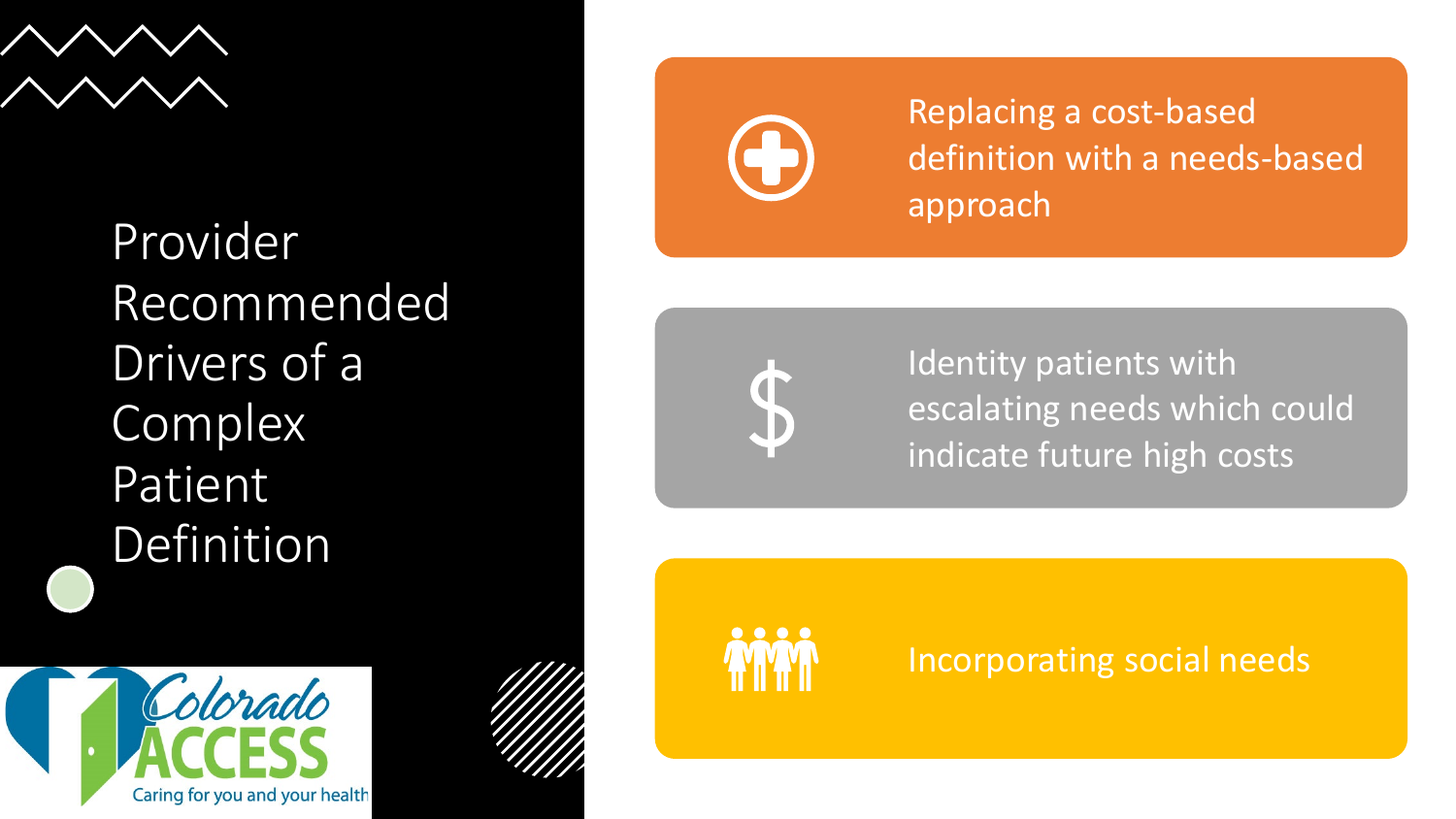Proposed Regional Pediatric Definition: ≥3 of 11 Chronic Conditions Colorado

Caring for you and your health

Hypertension Diabetes Heart Failure – aka CVD **COPD** Asthma Chronic Pain – Diagnosis only SUD – F code diagnosis captured in regional behavioral health benefit Anxiety or Depression Obesity – based on provider feedback Pervasive Developmental Disorder - based on significance in data Social Determinants of Health Diagnosis – Z codes

 $\frac{1}{\sqrt{2}}$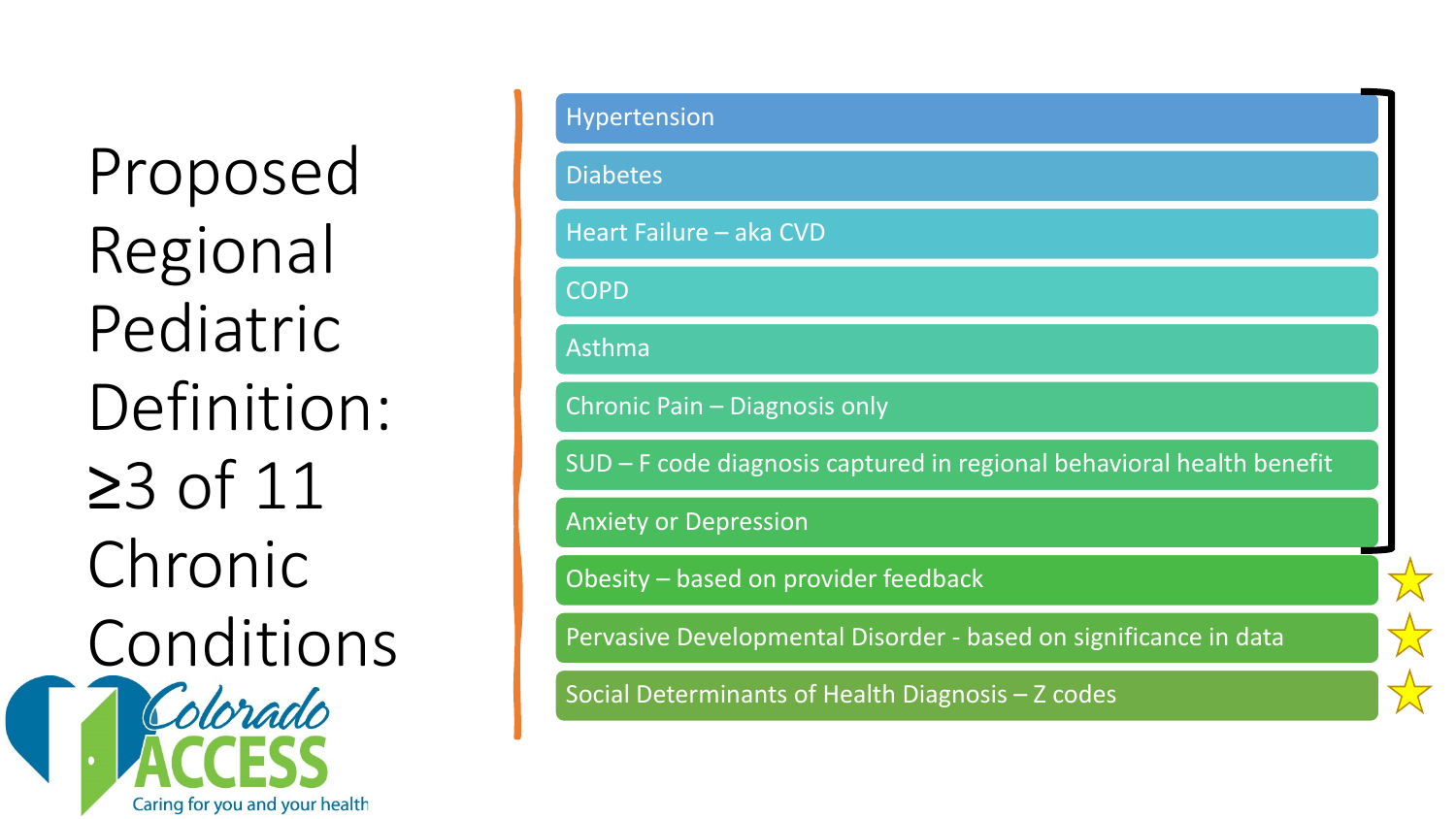Z Code Usage is Low. However, this may be an opportunity to grow documentation for SDOH work.



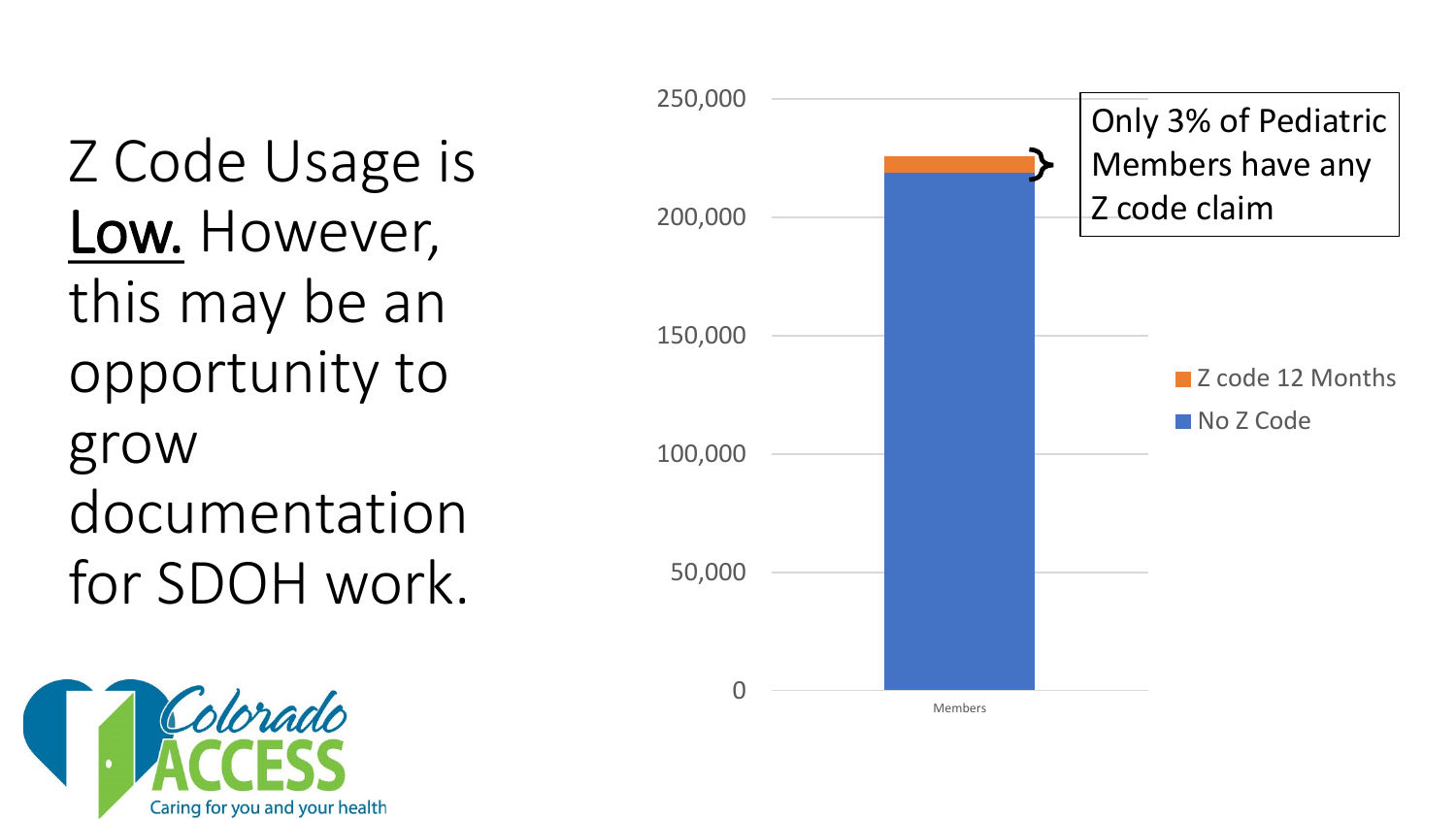|      | ICD Code Description                                      |      | ICD Code Description                                       |
|------|-----------------------------------------------------------|------|------------------------------------------------------------|
|      |                                                           |      | OTHER PROBLEMS RELATED TO HOUSING AND ECONOMIC             |
| Z550 | ILLITERACY AND LOW-LEVEL LITERACY                         | Z598 | CIRCUMSTANCES                                              |
|      |                                                           |      | PROBLEM RELATED TO HOUSING AND ECONOMIC CIRCUMSTANCES,     |
| Z551 | SCHOOLING UNAVAILABLE AND UNATTAINABLE                    | Z599 | <b>UNSPECIFIED</b>                                         |
| Z552 | <b>FAILED SCHOOL EXAMINATIONS</b>                         | Z600 | PROBLEMS OF ADJUSTMENT TO LIFE-CYCLE TRANSITIONS           |
| Z553 | UNDERACHIEVEMENT IN SCHOOL                                | Z602 | PROBLEMS RELATED TO LIVING ALONE                           |
|      | EDUCATIONAL MALADJUSTMENT AND DISCORD WITH TEACHERS AND   |      |                                                            |
| Z554 | <b>CLASSMATES</b>                                         | Z603 | <b>ACCULTURATION DIFFICULTY</b>                            |
| Z555 | LESS THAN A HIGH SCHOOL DIPLOMA                           | Z604 | SOCIAL EXCLUSION AND REJECTION                             |
|      |                                                           |      | TARGET OF (PERCEIVED) ADVERSE DISCRIMINATION AND           |
| Z558 | OTHER PROBLEMS RELATED TO EDUCATION AND LITERACY          | Z605 | PERSECUTION                                                |
| Z559 | PROBLEMS RELATED TO EDUCATION AND LITERACY, UNSPECIFIED   | Z608 | OTHER PROBLEMS RELATED TO SOCIAL ENVIRONMENT               |
| Z560 | UNEMPLOYMENT, UNSPECIFIED                                 | Z609 | PROBLEM RELATED TO SOCIAL ENVIRONMENT, UNSPECIFIED         |
| Z561 | <b>CHANGE OF JOB</b>                                      | Z620 | INADEQUATE PARENTAL SUPERVISION AND CONTROL                |
| Z562 | THREAT OF JOB LOSS                                        | Z621 | PARENTAL OVERPROTECTION                                    |
| Z563 | <b>STRESSFUL WORK SCHEDULE</b>                            | Z622 | UPBRINGING AWAY FROM PARENTS                               |
| Z564 | <b>DISCORD WITH BOSS AND WORKMATES</b>                    | Z623 | HOSTILITY TOWARDS AND SCAPEGOATING OF CHILD                |
| Z565 | UNCONGENIAL WORK ENVIRONMENT                              | Z626 | INAPPROPRIATE (EXCESSIVE) PARENTAL PRESSURE                |
| Z566 | OTHER PHYSICAL AND MENTAL STRAIN RELATED TO WORK          | Z628 | OTHER SPECIFIED PROBLEMS RELATED TO UPBRINGING             |
| Z568 | OTHER PROBLEMS RELATED TO EMPLOYMENT                      | Z629 | PROBLEM RELATED TO UPBRINGING, UNSPECIFIED                 |
| Z569 | UNSPECIFIED PROBLEMS RELATED TO EMPLOYMENT                | Z630 | PROBLEMS IN RELATIONSHIP WITH SPOUSE OR PARTNER            |
| Z570 | OCCUPATIONAL EXPOSURE TO NOISE                            | Z631 | PROBLEMS IN RELATIONSHIP WITH IN-LAWS                      |
| Z571 | OCCUPATIONAL EXPOSURE TO RADIATION                        | Z633 | ABSENCE OF FAMILY MEMBER                                   |
| Z572 | OCCUPATIONAL EXPOSURE TO DUST                             | Z634 | DISAPPEARANCE AND DEATH OF FAMILY MEMBER                   |
| Z573 | OCCUPATIONAL EXPOSURE TO OTHER AIR CONTAMINANTS           | Z635 | DISRUPTION OF FAMILY BY SEPARATION AND DIVORCE             |
| Z574 | OCCUPATIONAL EXPOSURE TO TOXIC AGENTS IN AGRICULTURE      | Z636 | DEPENDENT RELATIVE NEEDING CARE AT HOME                    |
| Z575 | OCCUPATIONAL EXPOSURE TO TOXIC AGENTS IN OTHER INDUSTRIES | Z637 | OTHER STRESSFUL LIFE EVENTS AFFECTING FAMILY AND HOUSEHOLD |
| Z576 | OCCUPATIONAL EXPOSURE TO EXTREME TEMPERATURE              | Z638 | OTHER SPECIFIED PROBLEMS RELATED TO PRIMARY SUPPORT GROUP  |
| Z577 | OCCUPATIONAL EXPOSURE TO VIBRATION                        | Z639 | PROBLEM RELATED TO PRIMARY SUPPORT GROUP, UNSPECIFIED      |
| Z578 | OCCUPATIONAL EXPOSURE TO OTHER RISK FACTORS               | Z640 | PROBLEMS RELATED TO UNWANTED PREGNANCY                     |
| Z579 | OCCUPATIONAL EXPOSURE TO UNSPECIFIED RISK FACTOR          | Z641 | PROBLEMS RELATED TO MULTIPARITY                            |
| Z586 | INADEQUATE DRINKING-WATER SUPPLY                          | Z644 | <b>DISCORD WITH COUNSELORS</b>                             |
|      |                                                           |      | CONVICTION IN CIVIL AND CRIMINAL PROCEEDINGS WITHOUT       |
| Z590 | <b>HOMELESSNESS</b>                                       | Z650 | <b>IMPRISONMENT</b>                                        |
| Z591 | <b>INADEQUATE HOUSING</b>                                 | Z651 | IMPRISONMENT AND OTHER INCARCERATION                       |
| Z592 | DISCORD WITH NEIGHBORS, LODGERS AND LANDLORD              | Z652 | PROBLEMS RELATED TO RELEASE FROM PRISON                    |
| Z593 | PROBLEMS RELATED TO LIVING IN RESIDENTIAL INSTITUTION     | Z653 | PROBLEMS RELATED TO OTHER LEGAL CIRCUMSTANCES              |
| Z594 | LACK OF ADEQUATE FOOD                                     | Z654 | VICTIM OF CRIME AND TERRORISM                              |
| Z595 | <b>EXTREME POVERTY</b>                                    | Z655 | EXPOSURE TO DISASTER, WAR AND OTHER HOSTILITIES            |
|      |                                                           |      | OTHER SPECIFIED PROBLEMS RELATED TO PSYCHOSOCIAL           |
| Z596 | LOW INCOME                                                | Z658 | <b>CIRCUMSTANCES</b>                                       |
| Z597 | INSUFFICIENT SOCIAL INSURANCE AND WELFARE SUPPORT         | Z659 | PROBLEM RELATED TO UNSPECIFIED PSYCHOSOCIAL CIRCUMSTANCES  |

SDOH ICD-10 Code Definition